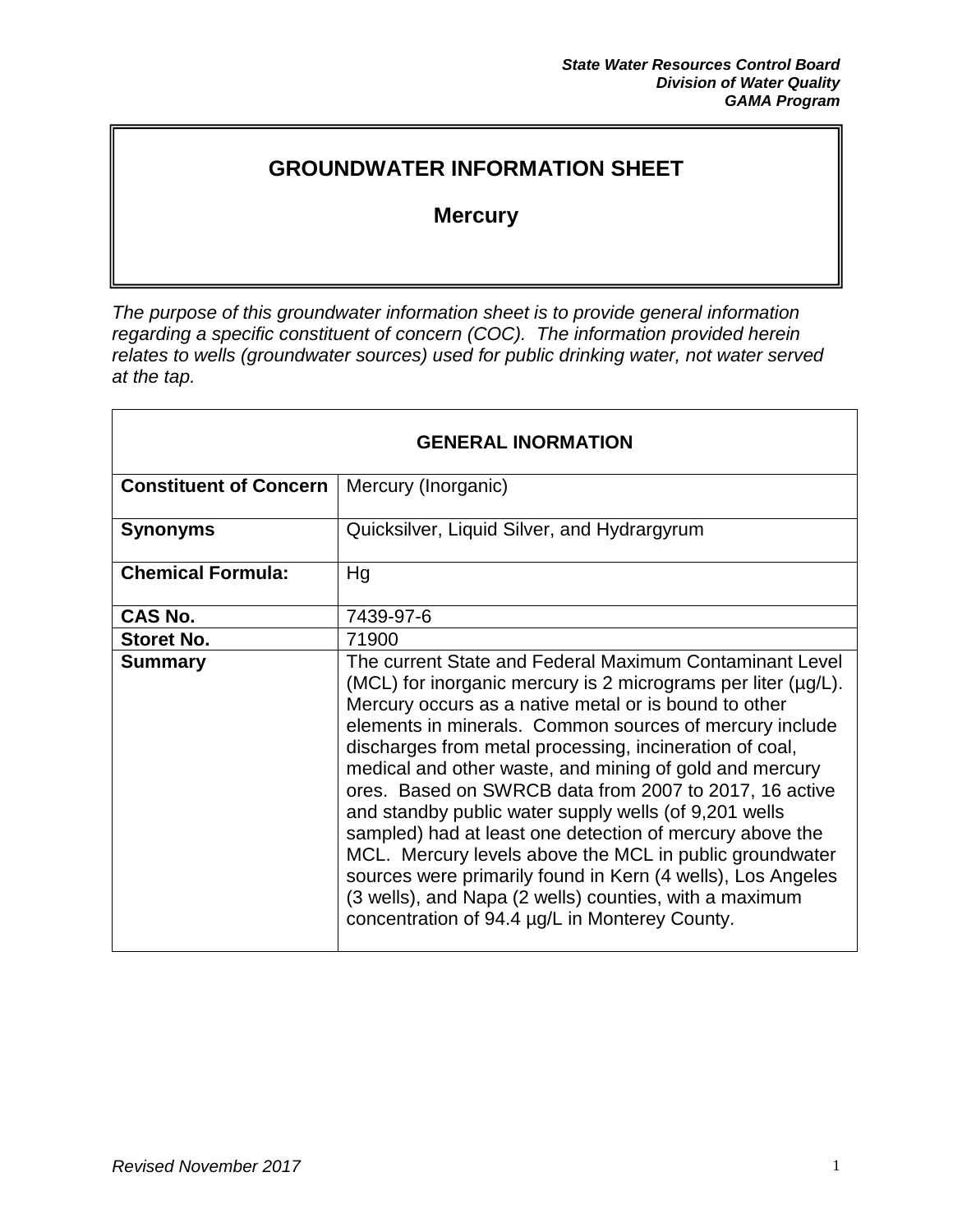### **FORMS OF MERCURY**

Mercury is found naturally in rock deposits as a native element, and bound to other elements in minerals. Mercury in these forms is referred to as "inorganic mercury." Under certain conditions, inorganic mercury may combine with one carbon and three hydrogen atoms (CH3), which is referred to as a methyl group. Mercury that has combined with at least one such methyl group is referred to as both "methyl mercury" and/or "organic mercury."

The Federal and State MCL for mercury is 2 µg/L (inorganic mercury). Methyl mercury can be more toxic than inorganic mercury. However, there is no Federal or State MCL for methyl mercury. In 2000, US EPA promulgated water quality criteria for priority toxic pollutants in California's inland surface waters in the California Toxics Rule (CTR). The CTR has established human health criteria for mercury that includes both organic and inorganic forms of mercury. Due to the toxicity of organic (methyl) mercury, and its tendency to accumulate more quickly in fish and other animals, the CTR mercury Human Health criteria for consumption of water and organisms is lower than the established MCL for inorganic mercury.

| <b>Type</b>                                        | <b>Agency</b>       | <b>Concentration</b> |
|----------------------------------------------------|---------------------|----------------------|
| <b>Federal MCL</b>                                 | US EPA <sup>1</sup> | $2 \mu g/L$          |
| <b>State MCL</b>                                   | SWRCB <sup>2</sup>  | $2 \mu g/L$          |
| Detection Limit for Purposes of Reporting (DLR)    | SWRCB <sup>2</sup>  | 1 $\mu$ g/L          |
| Public Health Goal (PHG)                           | OEEHA <sup>3</sup>  | $1.2 \mu g/L$        |
| Others:                                            |                     |                      |
| California Toxic Rule Criteria Human Health        |                     | $0.050 \mu g/L$      |
| Criteria for Consumption of Water and              | <b>US EPA</b>       |                      |
| Organisms (total mercury, including organic        |                     |                      |
| forms)                                             |                     |                      |
| Reference dose for methyl mercury RfD <sup>4</sup> |                     |                      |

## **REGULATORY AND WATER QUALITY LEVELS**

<sup>1</sup>US EPA – US Environmental Protection Agency

<sup>2</sup> SWRCB - State Water Resources Control Board.

<sup>3</sup> OEHHA – Office of Environmental Health Hazard Assessment

<sup>4</sup>RfD - Assumes 70 kg body weight, 2 liters/day drinking water consumption rate, and 20% relative source contribution from drinking water.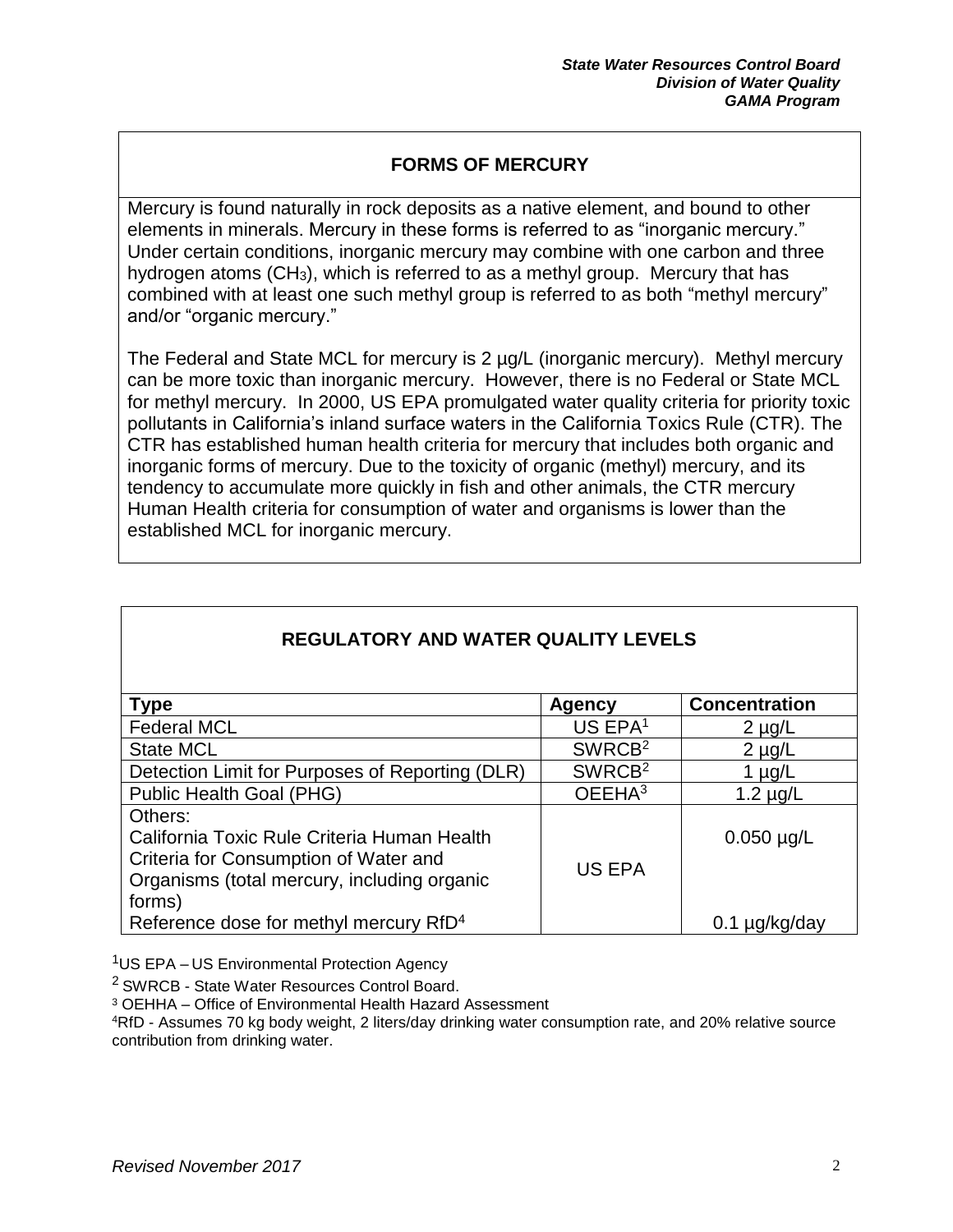#### **SUMMARY OF DETECTIONS IN PUBLIC GROUNDWATER SOURCES<sup>5</sup>**

| <b>Detection Type</b>                                                                                            | <b>Number of Sources</b>                 |
|------------------------------------------------------------------------------------------------------------------|------------------------------------------|
| Number of active and standby public groundwater<br>sources <sup>6</sup> with mercury concentrations above 2 µg/L | 16 of 9,201 wells sampled                |
| Counties with the most mercury detections above 2 µg/L                                                           | Kern (4), Los Angeles (3),<br>Napa $(2)$ |

<sup>5</sup>Based on 2007-2017 public standby and active well (groundwater sources) data collected by the SWRCB.

<sup>6</sup> Water from active and standby wells is typically treated to prevent exposure to chemical concentrations above the MCL or other health based benchmarks. Data from private domestic wells and wells with less than 15 service connections are not available.

| <b>ANALYTICAL INFORMATION</b>                               |                                                                                                                                                      |  |
|-------------------------------------------------------------|------------------------------------------------------------------------------------------------------------------------------------------------------|--|
| <b>Analytical Test Method</b>                               | US EPA methods: 200.7 (ICP/AES),<br>200.8 (ICP/MS), 1631 (Cold Vapor Atomic<br>Absorption)                                                           |  |
| <b>Detection Limit</b>                                      | Most methods can attain a detection limit<br>of 0.2 $\mu$ g/L. EPA Method 1631 is able to<br>achieve lower detection limits at 0.002<br>$\mu$ g/L.   |  |
| <b>Known Limitations to Analytical</b><br><b>Methods</b>    | Proper sample handling is required for<br>samples tested by EPA Method 1631,<br>where even minor contamination may<br>greatly affect the results.    |  |
| <b>Public Drinking Water Testing</b><br><b>Requirements</b> | Mercury is a regulated chemical for<br>drinking water sources, with monitoring<br>and compliance requirements (Title 22,<br>Section 64431, et seq.). |  |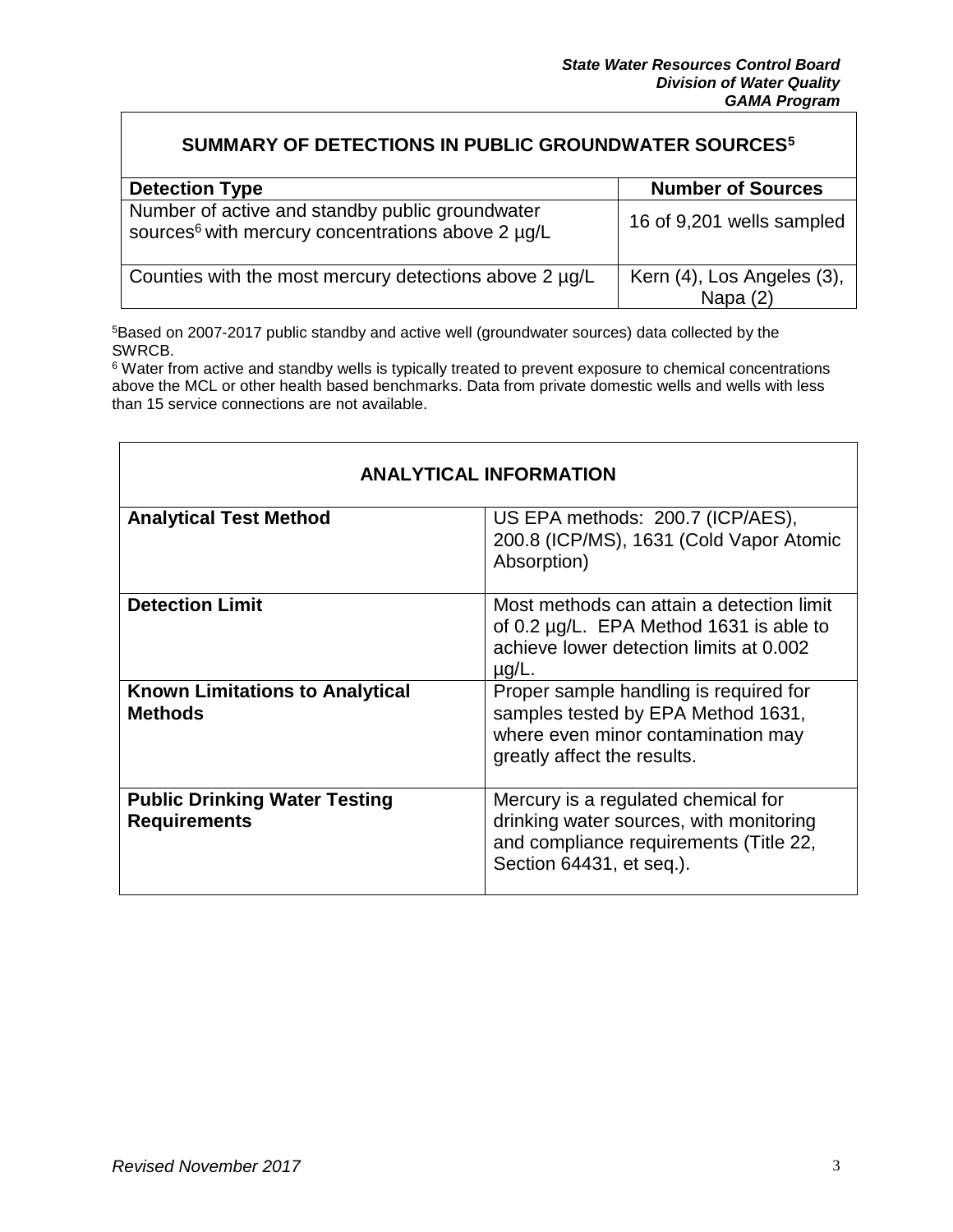| <b>OCCURRENCE</b>                      |                                                                                                                                                                                                                                                                                                                                                                                                                                                                                                                                                                                                                                                                                                                                                                                                                                                                                                                                                                                                                                                                                                                                                                                                                                                                                                                                                                                                                                           |  |
|----------------------------------------|-------------------------------------------------------------------------------------------------------------------------------------------------------------------------------------------------------------------------------------------------------------------------------------------------------------------------------------------------------------------------------------------------------------------------------------------------------------------------------------------------------------------------------------------------------------------------------------------------------------------------------------------------------------------------------------------------------------------------------------------------------------------------------------------------------------------------------------------------------------------------------------------------------------------------------------------------------------------------------------------------------------------------------------------------------------------------------------------------------------------------------------------------------------------------------------------------------------------------------------------------------------------------------------------------------------------------------------------------------------------------------------------------------------------------------------------|--|
| <b>Natural Sources</b>                 | Mercury is naturally present in geological formations, soil, water,<br>air, plants, and animals. Elemental mercury can readily volatilize<br>and enter the atmosphere, where it will react with other elements<br>and precipitate. Natural sources of mercury include volcanoes,<br>geologic deposits of mercury, volatilization from the ocean, and<br>some geothermal springs. Approximately half of all mercury<br>released to the environment is natural in origin.                                                                                                                                                                                                                                                                                                                                                                                                                                                                                                                                                                                                                                                                                                                                                                                                                                                                                                                                                                   |  |
| Anthropogenic<br><b>Sources</b>        | Globally, approximately 5,000 tons of mercury is released to the<br>environment per year due to anthropogenic activities. The United<br>States contributes approximately 3 percent of the world's total<br>mercury emissions, with coal combustion responsible for about<br>one-third of the total US contribution (approximately 48 tons per<br>year). Production of electronic products such as dry-cell<br>batteries, fluorescent light bulbs, thermostats, and other<br>equipment account for the remaining industrial contribution of<br>mercury to the environment. Improper handling or disposal of<br>these items results in the release of mercury to the environment.<br>In the past, mercury was used in fungicides and wood<br>preservatives. Trace amounts of mercury may still be found in<br>some wood preservatives and paints. Other sources include<br>smelters and catalyst manufacturing. In the United States the<br>amount of mercury released to the environment from industrial<br>sources has been rapidly declining, and is now less than half the<br>amount released during the 1950s.<br>Other anthropogenic sources of mercury to the environment<br>include wastes and byproducts from dentistry and historic<br>mining. Dental fillings (amalgam) consisting of approximately<br>50% mercury are widely used throughout the United States. An<br>estimated 35 tons per year of mercury are released to the |  |
|                                        | environment through use of amalgam fillings. In California,<br>historic mercury mining in the Coast Ranges and mercury used<br>for gold ore recovery in the Sierra Nevada are also a continuing<br>source of mercury.                                                                                                                                                                                                                                                                                                                                                                                                                                                                                                                                                                                                                                                                                                                                                                                                                                                                                                                                                                                                                                                                                                                                                                                                                     |  |
| <b>History of</b><br><b>Occurrence</b> | Approximately 90% of all mercury used in the United States<br>between 1846 and 1890 (about 115,000 tons) was mined from<br>the California Coast Ranges. Over 11,000 tons of mercury was<br>used in Sierra Nevadan gold mines - because mercury<br>combines with small gold flakes, mercury used in sluices allowed<br>greater gold recovery. Approximately 39,000 tons of mercury                                                                                                                                                                                                                                                                                                                                                                                                                                                                                                                                                                                                                                                                                                                                                                                                                                                                                                                                                                                                                                                         |  |

Г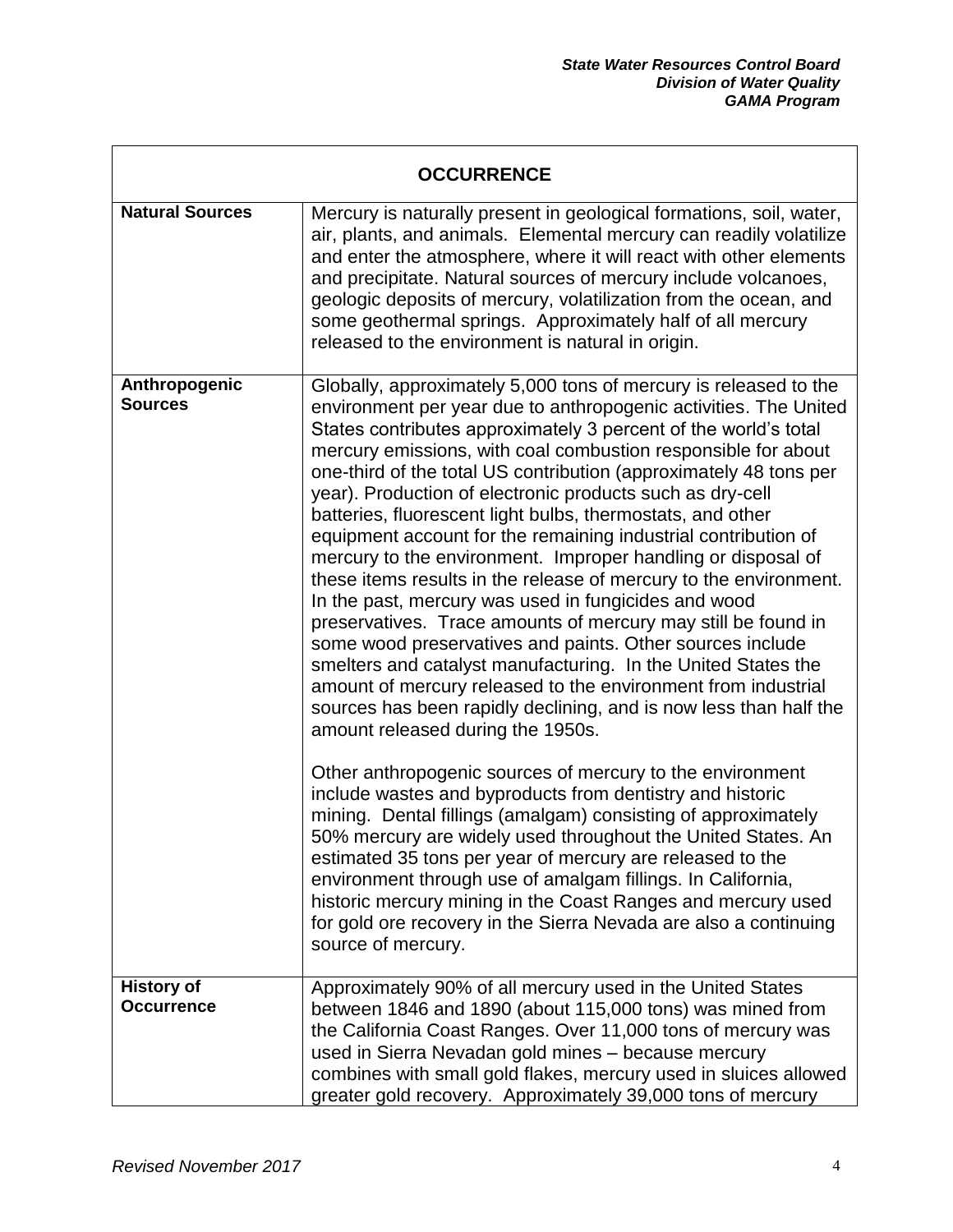|                                            | was released to the environment from mines in the Coast<br>Ranges. Approximately 6,500 tons of mercury entered the<br>environment as the result of mining activity in the Sierra Nevada.<br>Mercury from historical mining continues to enter the<br>environment through stream runoff.                                                                                                                                                                                                                                                                                                                                                                                                                                                                                                                                                                                                                                                                                                                                                                                                                                                                                                                                                                                                                                                                                                                                                                                                                                                                                                                                                                                                                                                                                                                                                                                                                                                                                                                                                                                                                                                                                   |
|--------------------------------------------|---------------------------------------------------------------------------------------------------------------------------------------------------------------------------------------------------------------------------------------------------------------------------------------------------------------------------------------------------------------------------------------------------------------------------------------------------------------------------------------------------------------------------------------------------------------------------------------------------------------------------------------------------------------------------------------------------------------------------------------------------------------------------------------------------------------------------------------------------------------------------------------------------------------------------------------------------------------------------------------------------------------------------------------------------------------------------------------------------------------------------------------------------------------------------------------------------------------------------------------------------------------------------------------------------------------------------------------------------------------------------------------------------------------------------------------------------------------------------------------------------------------------------------------------------------------------------------------------------------------------------------------------------------------------------------------------------------------------------------------------------------------------------------------------------------------------------------------------------------------------------------------------------------------------------------------------------------------------------------------------------------------------------------------------------------------------------------------------------------------------------------------------------------------------------|
| <b>Transport</b><br><b>Characteristics</b> | Mercury naturally volatilizes from soil and surface waters and<br>enters the atmosphere. Ambient air concentrations of mercury<br>have been reported to average between 10 to 20 nanograms per<br>cubic meter ( $ng/m3$ ). Mercury from the atmosphere is the<br>dominant source to most of the land surface. Most<br>atmospherically deposited mercury will re-volatilize or adsorb to<br>organic material in the soil. As a result, only a very small amount<br>of mercury is transported to groundwater. Mercury can also<br>occur naturally in groundwater, usually at low concentrations. In<br>some cases, elevated mercury in groundwater may result from<br>releases from past mining and chemical spills, or from improper<br>disposal of materials that contain mercury. Groundwater<br>generally contains less than 2 ug/L of mercury, although areas<br>near historic mining districts or where certain geologic conditions<br>are prevalent may have locally higher concentrations.<br>Freshwaters without known sources of mercury contamination<br>generally contains less than 5 ng/L of total mercury in aerobic<br>surface waters. However, surface water contamination is<br>significantly more extensive than groundwater contamination.<br>Inorganic mercury may be converted to methyl mercury, which is<br>soluble, mobile, and quickly enters the aquatic food chain.<br>Methyl mercury accumulates in biological tissue more quickly<br>than inorganic mercury. Concentrations in carnivorous fish<br>tissue at the top of the food chain ("top trophic") may have<br>methyl mercury concentrations from 10,000 to 100,000 times<br>greater than that of the surrounding water. Bioaccumulation<br>occurs in organisms when the rate of intake exceeds the rate at<br>which the contaminant is removed from the organism; the<br>bioaccumulation rate of methyl mercury exceeds inorganic<br>mercury. As a result, most of the mercury found in top trophic<br>fish tissue is in the form of methyl mercury. Since methyl<br>mercury is not typically found in groundwater, DDW does not<br>typically require sampling except in rare instances. |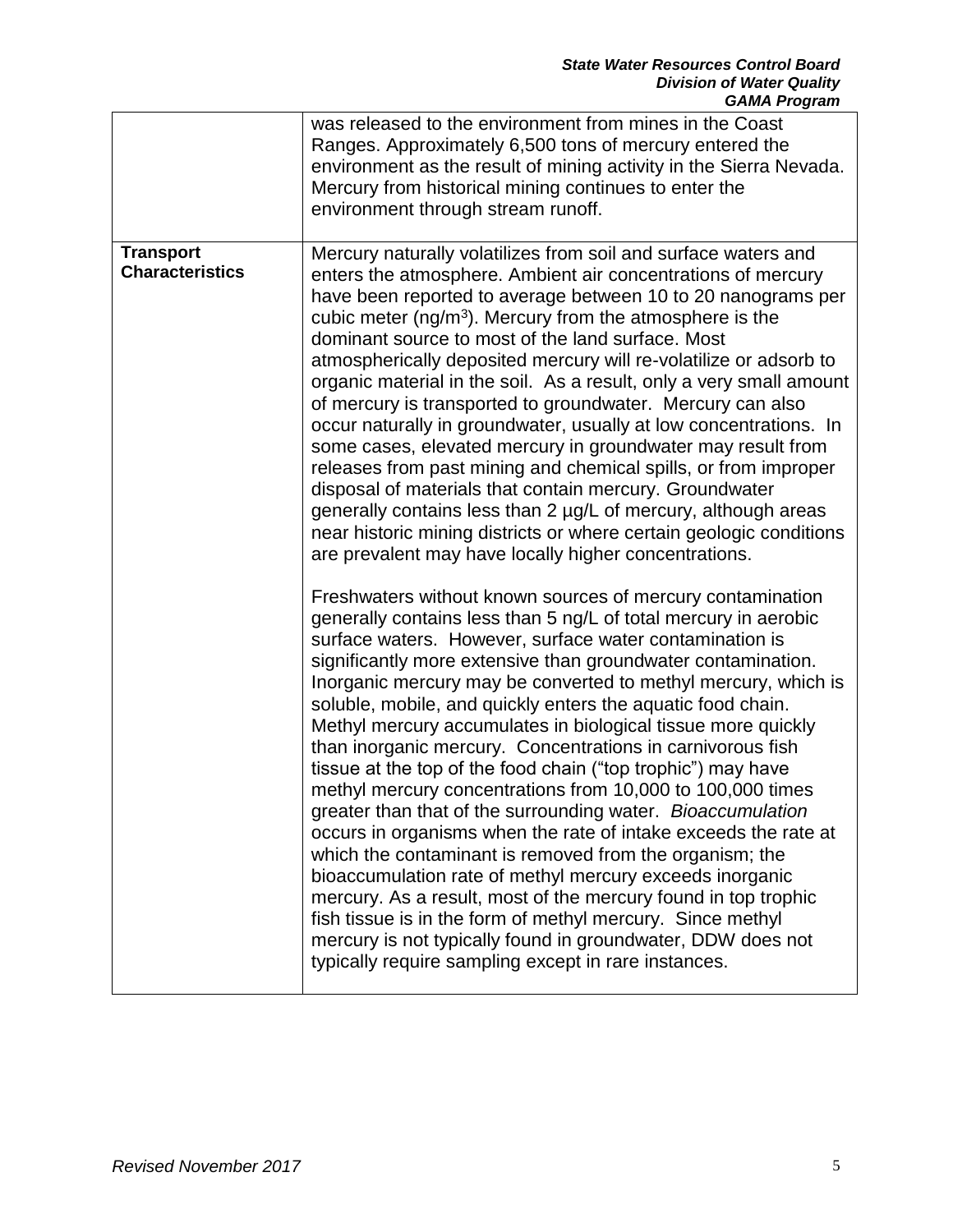### **REMEDIATION & TREATMENT TECHNOLOGIES**

The main types of treatment processes accepted by the EPA for mercury in water are:

- Precipitation coagulation/filtration  $(C/F)$
- Lime softening (LS)
- Adsorption processes Granular Activated Carbon (GAC);
- $\bullet$  Membrane filtration reverse osmosis (RO),

In-situ methods include chemical precipitation (immobilization) and impermeable barriers.

## **HEALTH EFFECT INFORMATION**

According to EPA 1996 IRIS database information, mercury is not classifiable as a human carcinogen. There is inadequate evidence in humans for the carcinogenicity of mercury and mercury compounds.

The kidney appears to be the critical organ of toxicity for the ingestion of mercuric salts. Acute renal failure has been observed in a number of case studies of mercuric chloride ingestion. The other major target organ for metallic and organic mercury is the nervous system. A range of neurological changes are produced by inhalation or ingestion of both high and low levels of food, fish and marine mammals contaminated with methyl mercury.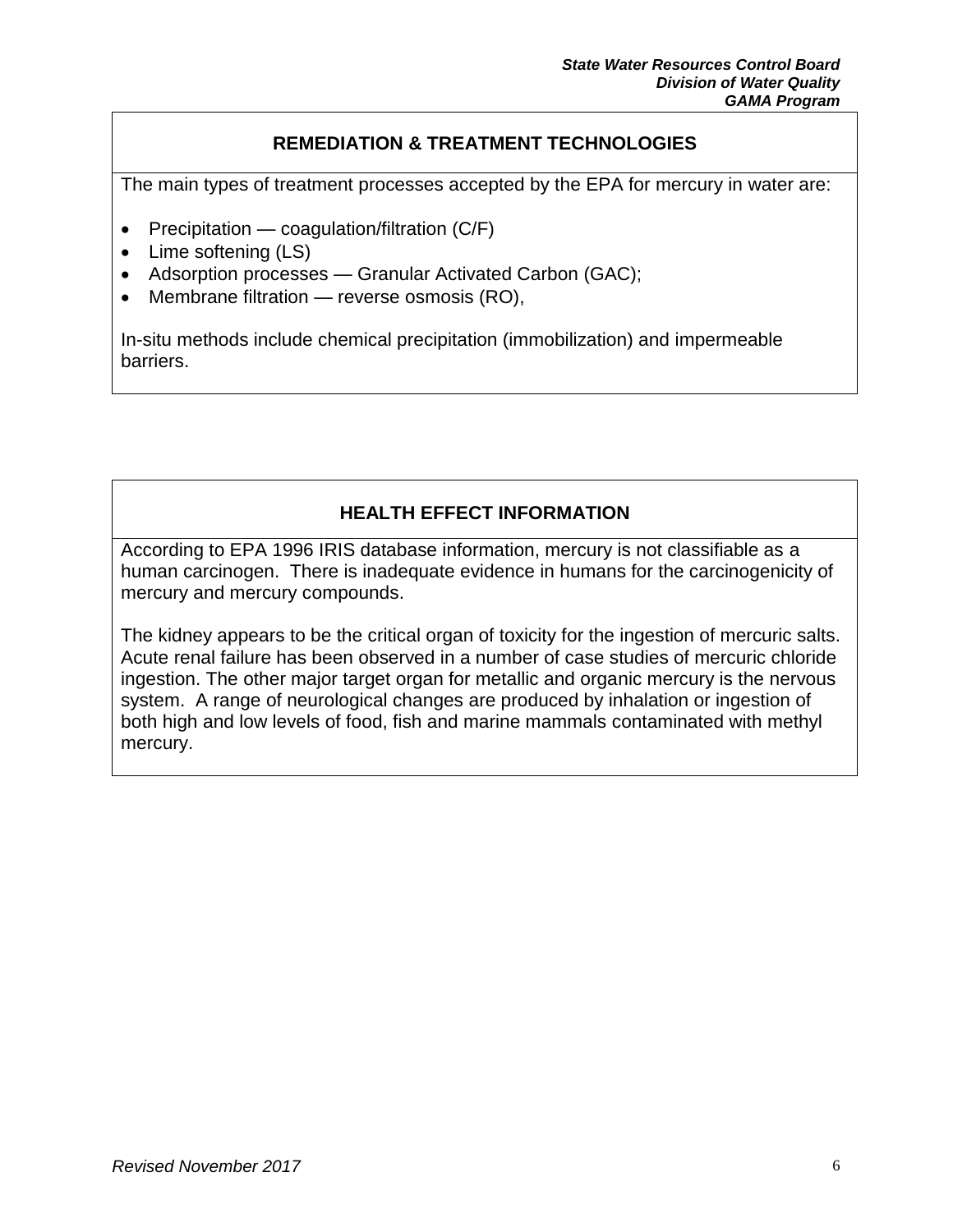#### **KEY REFERENCES**

- 1. Agency for Toxic Substances and Disease Registry (ATSDR). 2013. ToxProfiles. http://www.atsdr.cdc.gov/toxprofiles/mercury\_organic\_addendum.pdf
- 2. California State Water Resources Control Board, A Compilation of Water Quality Goals, 17<sup>th</sup> Edition, (SWRCB, 2016). [http://www.waterboards.ca.gov/water\\_issues/programs/water\\_quality\\_goals/docs/wq\\_go](http://www.waterboards.ca.gov/water_issues/programs/water_quality_goals/docs/wq_goals_text.pdf) [als\\_text.pdf](http://www.waterboards.ca.gov/water_issues/programs/water_quality_goals/docs/wq_goals_text.pdf)
- 3. California State Water Resources Control Board, 2016, Chemicals and Contaminants in Drinking Water. [http://www.waterboards.ca.gov/drinking\\_water/certlic/drinkingwater/Chemicalcontaminan](http://www.waterboards.ca.gov/drinking_water/certlic/drinkingwater/Chemicalcontaminants.shtml) [ts.shtml](http://www.waterboards.ca.gov/drinking_water/certlic/drinkingwater/Chemicalcontaminants.shtml)
- 4. Carnegie Mellon University, Remediation of Metals-Contaminated Soils and Groundwater, TE-97-01.<http://www.clu-in.org/download/toolkit/metals.pdf>
- 5. Central Valley Regional Water Quality Control Board, Delta Methylmercury TMDL June 2006 Draft Staff Reports [http://www.waterboards.ca.gov/centralvalley/water\\_issues/tmdl/central\\_valley\\_projects/d](http://www.waterboards.ca.gov/centralvalley/water_issues/tmdl/central_valley_projects/delta_hg/staff_report_jun06/) [elta\\_hg/staff\\_report\\_jun06/](http://www.waterboards.ca.gov/centralvalley/water_issues/tmdl/central_valley_projects/delta_hg/staff_report_jun06/)
- 6. Department of Toxic Substances Control (DTSC). 2007. Mercury Waste. [http://www.dtsc.ca.gov/HazardousWaste/Mercury/index.cfm#Mercury\\_\(Hg\)](http://www.dtsc.ca.gov/HazardousWaste/Mercury/index.cfm#Mercury_(Hg))
- 7. Northeast Waste Management Official's Association (NEWMOA). <http://www.newmoa.org/prevention/mercury/landfillfactsheet.doc>
- 8. Storm, D.L. 1994. Chemical monitoring of California's public drinking water sources: Public exposures and health impacts. In: Wang, R.G.M. Water Contamination and Health. New York, Marcel Dekker, Inc. 67-124.
- 9. United States Department of Energy. 2006. Mercury Control R&D. [http://energy.gov/fe/articles/milestone-project-demonstrates-innovative-mercury](http://energy.gov/fe/articles/milestone-project-demonstrates-innovative-mercury-emissions)[emissions](http://energy.gov/fe/articles/milestone-project-demonstrates-innovative-mercury-emissions)
- 10. United States Geological Survey. 2008. California Water Science Center. <http://ca.water.usgs.gov/mercury/>
- 11. US Geological Survey. 2000. Mercury in the Environment, Fact Sheet 146-00. <http://usgs.gov/themes/factsheet/146-00/>